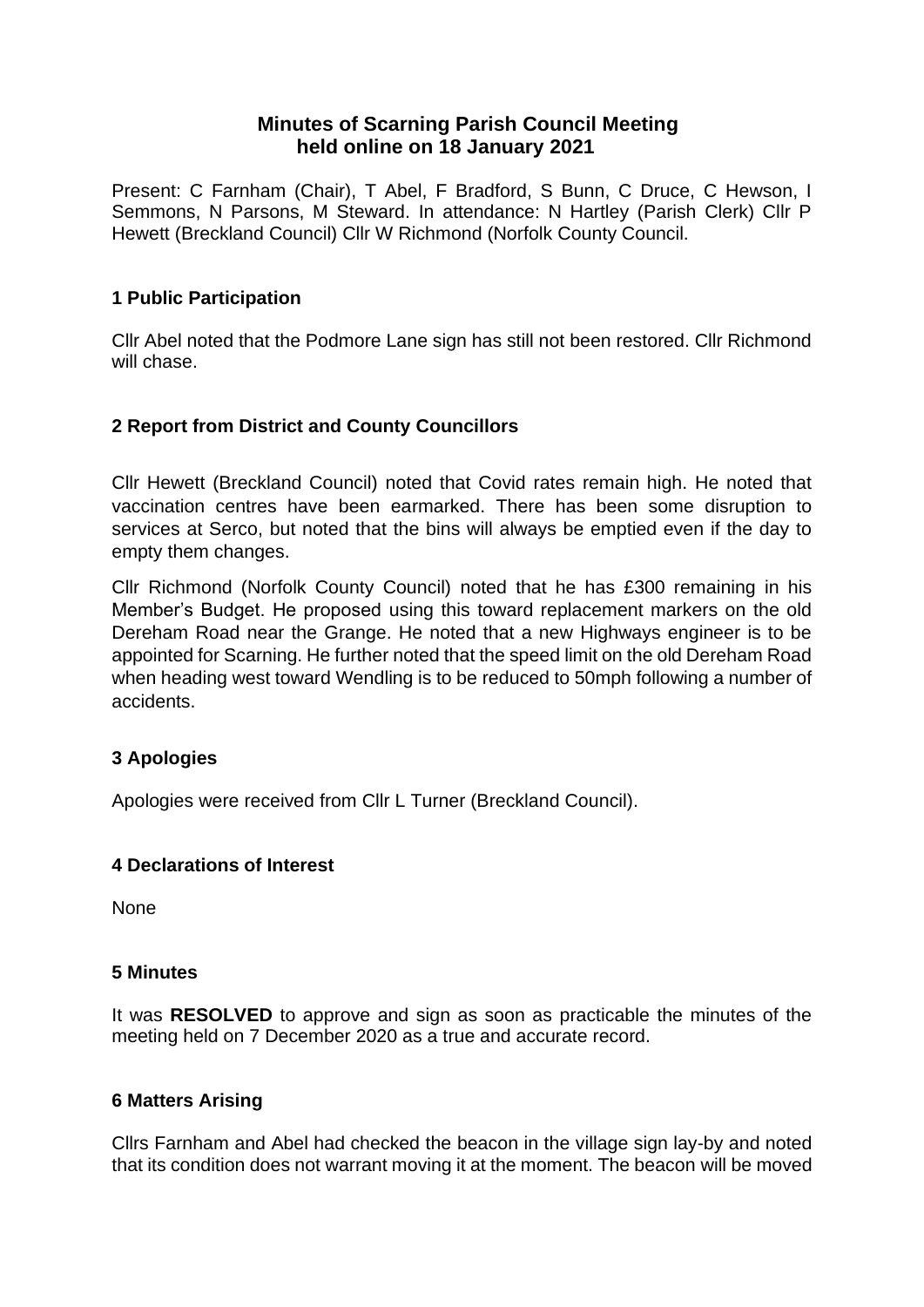subject to County Council approval of the proposed re-location. Cllr Druce noted that Bunnings will supply a new metal beacon for  $£200 + Vat$ . This is a community gesture of goodwill.

# **7 Planning**

7.1 Breckland Council decisions

Adjacent Malish, the Broadway, Fen Road 3PL/2020/1199/O Outline planning permission for an affordable self build family dwelling Refused

Brambly Hedge, Shipdham Lane 3PL/2020/1351/HOU Rear extension, two storey side extension to both side (one to include an annex), general alterations and alternations and alternations are alternatively approved

Willow Pond Farm, Church Farm Lane 3PL/2020/1355/HOU Single storey side extension to form a garage Approved

Woodstock, Dereham Road, 3PL/2020/1338/HOU Retrospective permission for garage conversion to annex, proposed extension to Front of annex Approved

7.2 Applications considered

2 Wright Drive 3PL/2020/1443/HOU Proposed first floor extension over garage No objection

Scarning Village Hall Trust, Scarning Village Hall 3PL/2020/1440/F<br>Proposed storage shed **1998** No objection Proposed storage shed

## **8 Finance**

8.1 The following payments were made in accordance with the Budget:-

- Chq 102235 UK Table Tennis, purchase of two table tennis tables, £3,026.40 102236 Wensum Valley Electrical Ltd, install Christmas tree lights and repair electrics, £307.20
	- 102237 The Noticeboard Company, noticeboard outside Scarning School, £596.40
	- 102238 T T Jones Electrical Ltd, two new LED lanterns and work under maintenance contract, £815.83
	- 102239 Eon, unmetered electricity supplies for street lights, £217.98
	- 102240 N Hartley, reimbursement for Zoom subscription (Dec & Jan) £28.78

8.2 The Council received a report of Actual to Budgeted expenditure.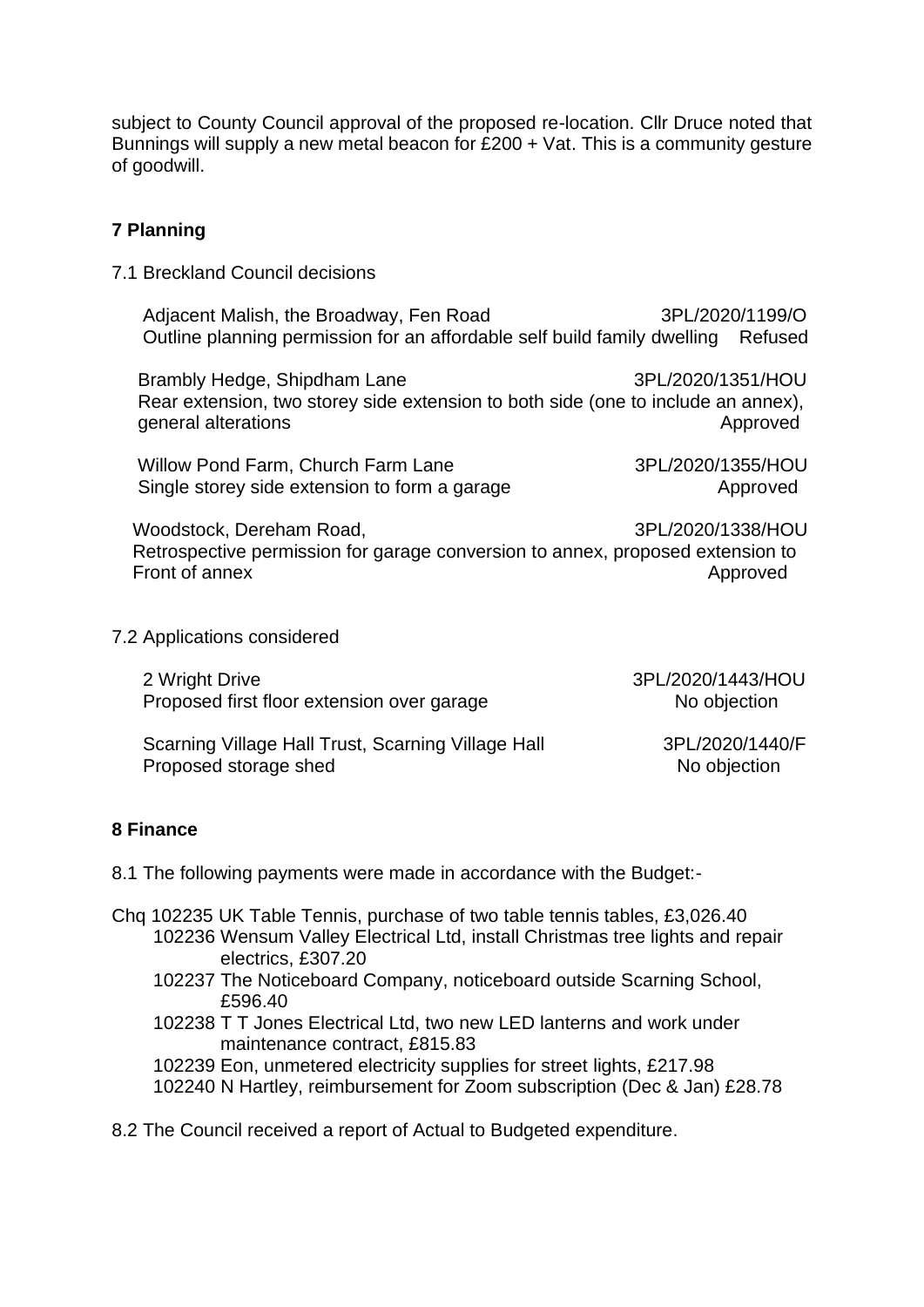## **9 Internal Auditor**

It was **RESOLVED** to re-appoint SCS Accounting Solutions as the Council's Internal Auditor.

## **10 Clerk's Report**

The Council received a copy of the clerk's report. In addition, it was noted that the solar light near the church is to be repaired again.

## **11 Information Audit**

The Council received an updated Information Audit for 2021.

## **12 Model Publication Scheme**

The Council received an updated Model Publication Scheme.

## **13 General Data Protection Regulations**

The Council reviewed its General Data Protection Regulations without amendment.

# **14 Financial Regulations**

The Council reviewed its Financial Regulations without amendment.

# **15 Standing Orders**

The Council reviewed its Standing Orders without amendment.

# **16 Complaints Procedure**

The Council reviewed its Complaints Procedure without amendment.

## **17 Noticeboard on Shipdham Lane Playing Field**

Cllr Farnham proposed the Council install a noticeboard near the entrance to the Shipdham Lane playing field car park. It was **RESOLVED** to purchase a noticeboard from the Noticeboard Company and to install it next to the existing sign in the car park.

## **18 Budget/Precept 2021/22**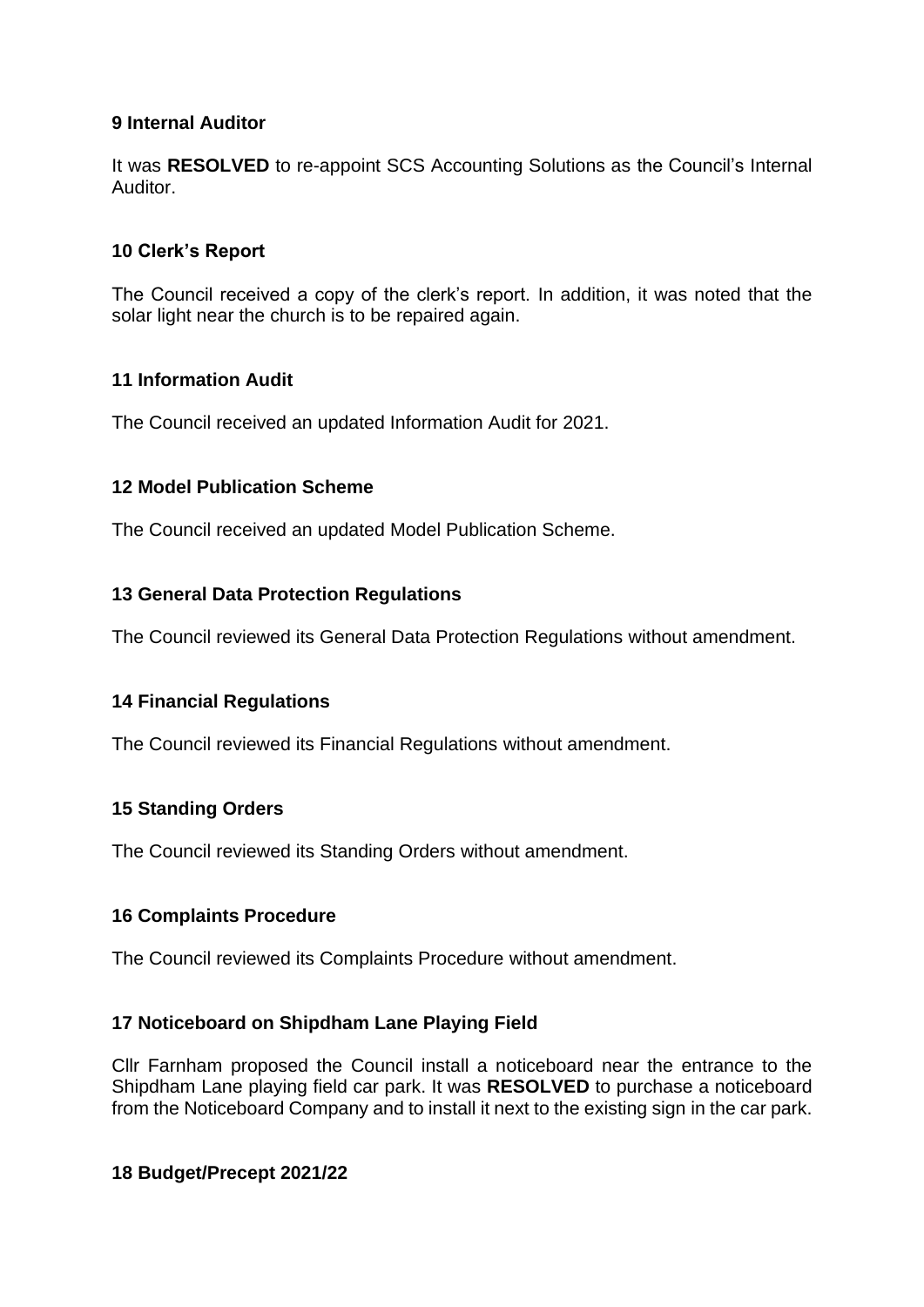Cllr Semmons raised concerns about an increase in the Precept in the current economic climate. It was noted that the Parish Council has a responsibility to provide equipment, services and facilities for residents and that the cost of these services and facilities are increasing. It was **RESOLVED** to approve a Budget and Precept of £38,000 for 2021/22.

#### **19 Dogs on Scarning Water Meadows**

A complaint had been received from a resident who had been bitten by a dog when walking on the Water Meadows. The resident had reported the incident to the Police. The resident complained about the amount of dog mess on the Meadows and asked if the Council would create dog-free areas on the site. The clerk had consulted the Dog Warden who had not received complaints about dangerous dogs or dog fouling in the area. The clerk noted there was not an excess of dog waste on the site when he carries out the weekly checks. Cllr Hewett noted that Shipdham Parish Council had enacted a bye-law that dogs should be kept under control, but that the bye-law cannot be enforced. He noted the Parish Council wishes it had not started the process. It was **RESOLVED** that no action needs to be taken at the Water Meadows.

## **20 Accessibility at Scarning Water Meadows**

The Council had received correspondence from a resident about accessibility to its play areas on the Water Meadows for the disabled, blind and visually impaired. In response, it was **RESOLVED** to install signs on the gates of each play area (Blackthorn Drive and Ted Ellis) which amend the wording regarding No Dogs Allowed to allow Assistance dogs and Guide dogs. The resident suggested the Council should have an Equality Impact Assessment of its play areas. The Council checked with its Rospa approved safety inspector, who said that such an assessment can be carried out. The Council had not previously been made aware of this and the clerk noted that the Council's training arm was unaware of this. Concerns were expressed that the Council's safety inspector had not made the Council aware regarding an Accessibility report. The Council will obtain a comparable price for its annual safety report and an Accessibility report.

## **21 Dog Bin at Park Lane**

The Council had received correspondence from a resident regarding the amount of dog mess on Park Lane. In response, Cllr Parsons had delivered a letter from the Council to all residents on Park Lane and the Watlings asking them to please clean up after their dog/s. It was **RESOLVED** to seek approval from Breckland Council for a dog bin on Park Lane about twenty metres from the 30mph sign.

#### **22 Green Lane**